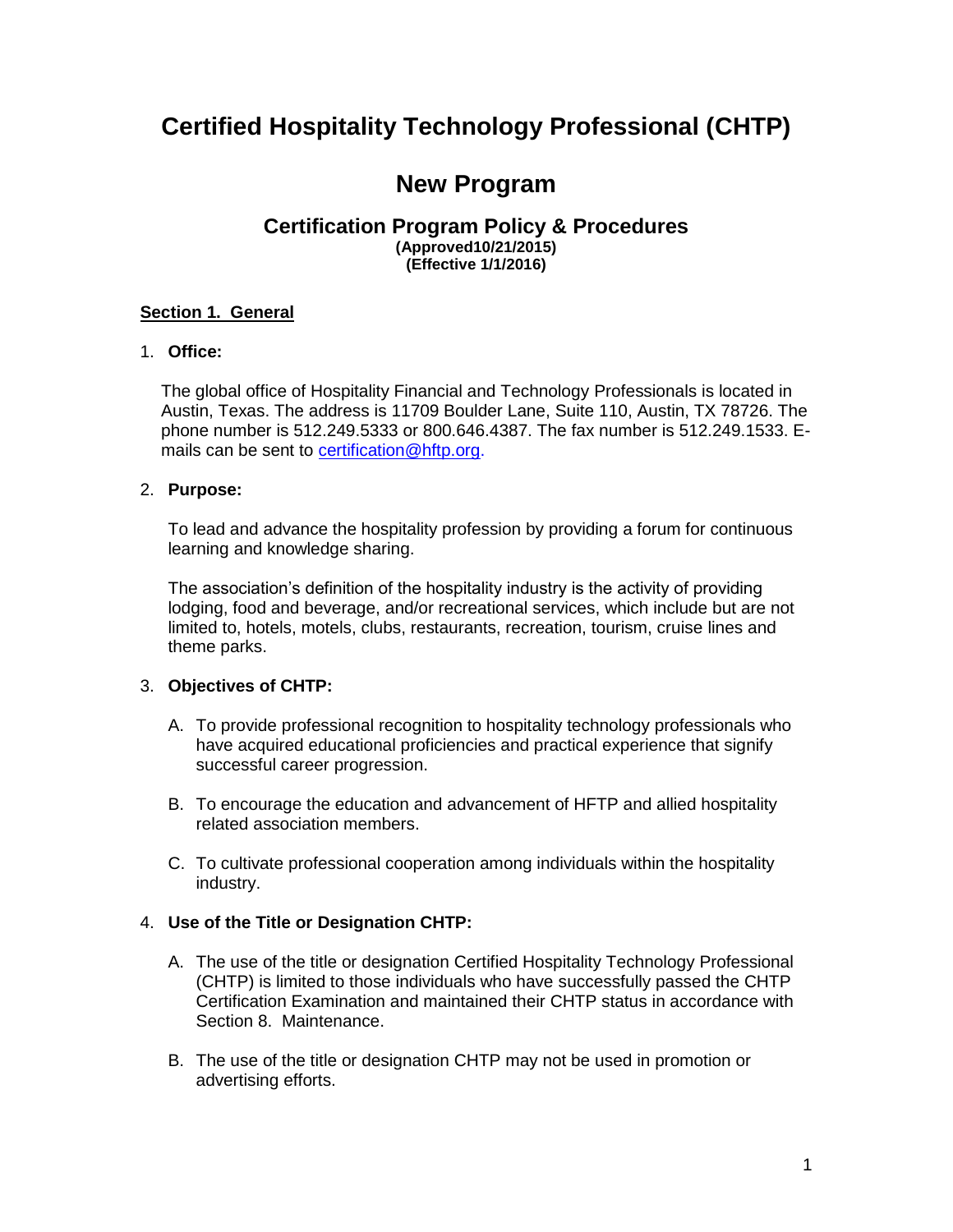# 5. **The CHTP Certification Program:**

Policies and Procedures, as contained herein, may be amended upon the recommendation of the HFTP Certification Advisory Council with the approval of the HFTP Executive Committee and the Certification Administrator. The HFTP Certification Advisory Council or Councils govern all examination content independently of the HFTP Executive Committee, Board of Directors, and Certification Administrator.

Please note the Policy and Procedures and examination content may be subject to change and revision without formal notice.

#### **Section 2. Examination**

#### 1. **Time/Place:**

Allied Association chapters may elect to host a CHTP exam. They must select a date at least 60 days from the present date. The HFTP global office is to be notified in writing about the proposed date and location as soon as one is decided upon by the chapter. If the HFTP office approves the proposed exam/date, the exam date and location will be publicized in advance in HFTP publications.

#### 2. **Proctor:**

All sections of the CHTP exam must be proctored. For all private exams, it is the responsibility of the applicant to secure a proctor. A proctor includes, but is not limited to the following: an already certified HFTP or AHLA designee, General Manager, Human Resources Specialists, Director, Industry Colleague, Academia Professor, or a similar title.

- A. An applicant requesting to take a private exam must have their proctor sign and return the HFTP Proctor Agreement form and be approved, prior to the exam being scheduled.
- B. The Proctor will verify that the applicant approved for testing is the actual exam applicant with a photo identification such as a driver license.
- C. For all online exams, the proctor will be sent the username and password for the online exam access.
- D. For test security reasons, all exam dates/sites must be published in advance and open to any qualified CHTP candidate for pubic exams.

## 3. **Scores:**

- A. Each candidate will be notified of his/her grade after completion of the CHTP Examination.
- B. Candidates must receive a score of 70 percent or better to pass each section of the exam.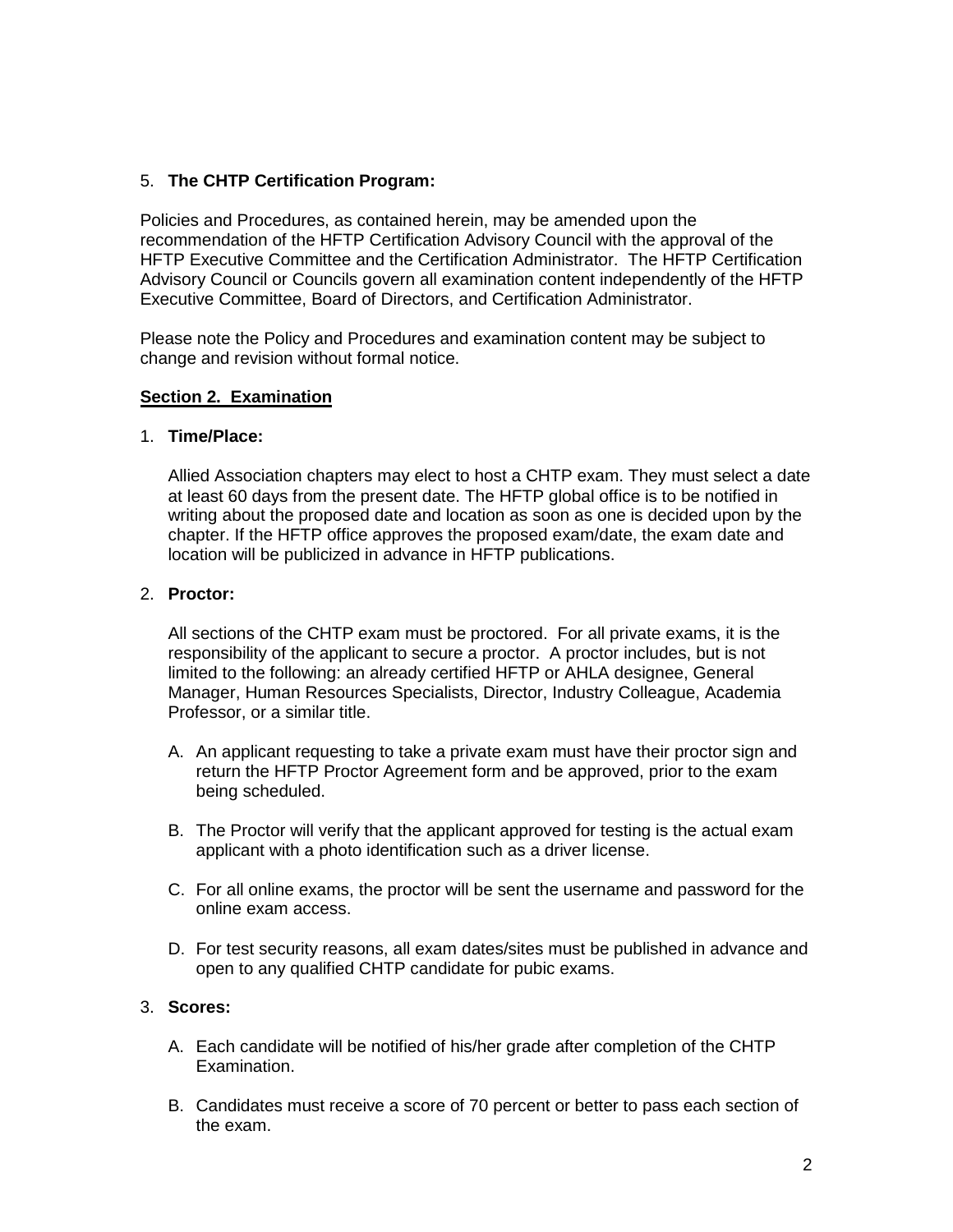- C. Candidates who fail to pass two of the three sections of the CHTP Examination within the one year initial application period must reapply, less the full application process. This means that only the initial application examination fee will need to be repaid to restart a new one year application period. All prepaid fees will be forfeited should an approved application expire.
- D. Candidate who scores the highest on all parts of the exam in one sitting between April 1 and March 31 will be awarded the CHTP of the year.

## 4. **Conditional Credit:**

A candidate who passes two of the three CHTP Examination sections on the initial attempt, shall receive conditional credit for the sections passed.

- A. The candidate must be re-examined, and successfully pass the remaining section of the CHTP Examination within the initial one year application period to maintain the conditional credit.
- B. Candidates who fail to pass two of the three CHTP Examination sections on the initial examination attempt, must reapply less the full application process. This means that only the initial application examination fee will need to be repaid to restart a new one year application period. All prepaid fees will be forfeited should an approved application expire.
- C. Candidates must take all three sections of the exam on the initial attempt.
- D. The candidate will have one year from the approved application date to take and pass all sections of the exam (a.k.a. the initial exam period). (I.E.: Candidate who applies on April 15, 2015 will have until April 15, 2016 to take the initial exam and complete the retake exam option if conditional credit is allowable.)

## **Section 3. Application**

#### 1. **Application Procedure:**

Applications for the CHTP Certification Examination must be filed with the Certification Administrator at least ten (10) days prior to the examination date.

- A. Applications are to be filed at the global office on the forms prescribed in Section 7 – Forms. Supporting evidence of qualification and the administrative fee must accompany the application.
- B. Applications will be considered filed when all required supporting documentation and fees have been received.
- C. Applicants may defer the examination to a later date by notifying the Certification Administrator in writing at least two (2) weeks prior to the examination date.

#### 2. **Letters of Recommendation:**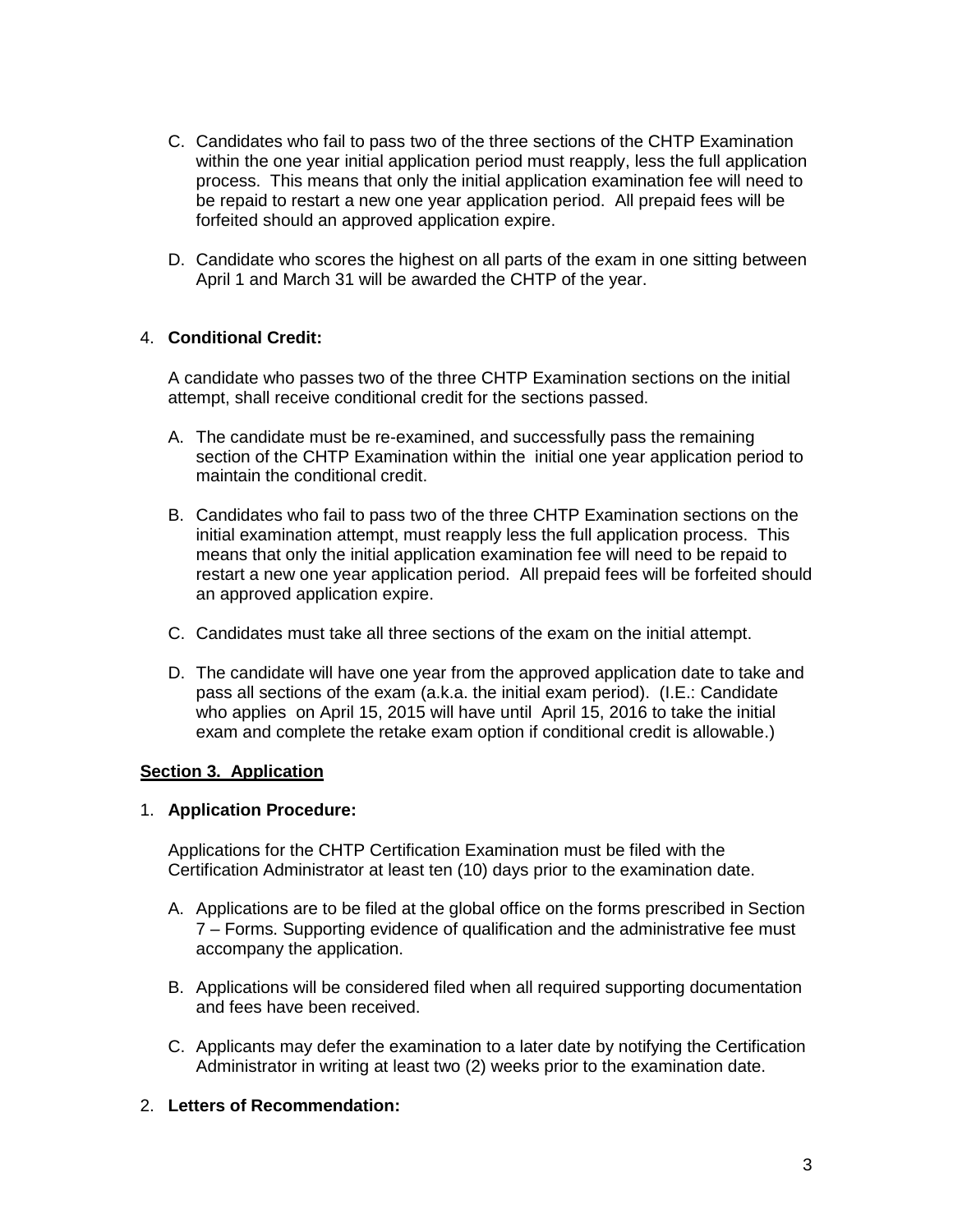At least two letters of recommendation vouching for the applicant's character and their suitability for CHTP designation must be submitted with the application or submitted directly to the global office with reference to the applicant. Recommendations must be from within the hospitality industry and must not be from someone who is currently under the candidate's direct supervision.

# 3. **Evidence of Qualification:**

#### A. **Education**

## i. **Accredited College or University**

A transcript of college/university credits must be submitted directly to the Certification Administrator by the college/university. Grades of "C" or better will be accepted for credit. Only courses that have a relationship to the applicant's job duties, as it relates to the CHTP function, will be counted for the purpose of earning qualification points.

#### ii. **HFTP Supported Workshops or Educational Seminars**

A copy of a Continuing Professional Education (CPE) form or an attendance roster indicating date, time, length of seminar, subject matter, speakers, and candidate's signature will be required as verification of attendance. A letter from the applicant setting forth the above information and attested by a chapter officer may be substituted for the roster.

#### iii. **Non HFTP Seminars or Workshops**

A document indicating the date, time, length of seminar and subject matter will be required as verification of attendance. Evidence of successful completion of the seminar/workshop must be submitted to the Certification Administrator. Evidence may be in the form of a certificate, a letter from the sponsoring organization, or the use of the CHTP Certification of Non-HFTP Events (Form 7-3).

## B. **Experience:**

A Certificate of Experience form must be submitted directly to the Certification Administrator by each emplo*y*er included on the member's application.

i. Applicants involved in selling a te*c*hnology product to the hospitality industry ARE eligible to take the HFTP exam, provided they meet the other qualifying criteria.

## 4. **Notification of Acceptance:**

- A. Each CHTP application package will be reviewed by the Certification Administrator.
- B. A Notification of CHTP Application Status will be mailed to each candidate within ten (10) days after receipt of the original application. This form will indicate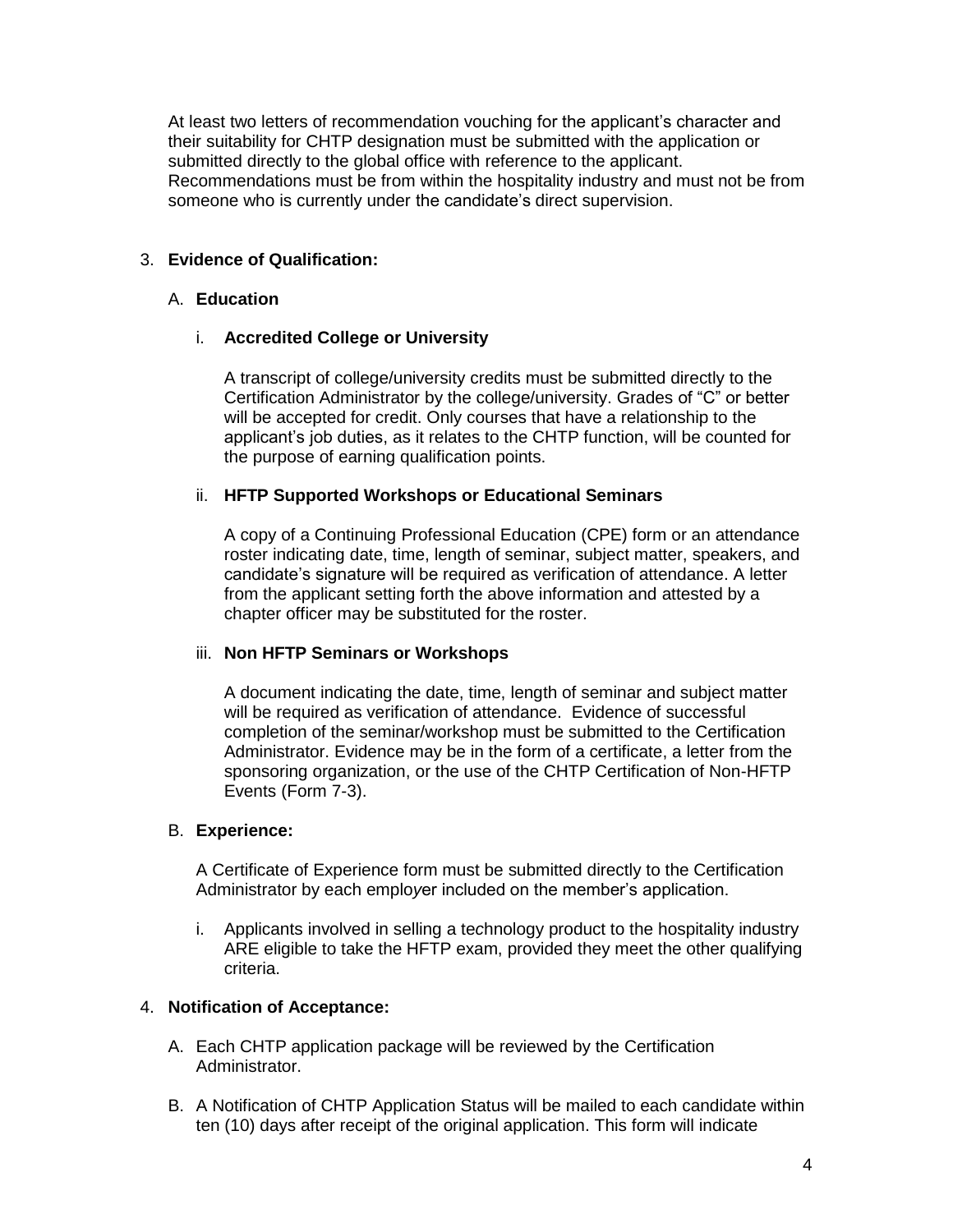acceptance of the candidate's application or set forth those additional requirements that must be satisfied.

## **Section 4. CHTP Qualification Requirements**

Any individual will qualify to sit for the CHTP examination if they have earned a minimum of 100 points as detailed below:

#### 1. **Education:**

A minimum of 40 points and a maximum of 50 points can be earned in this section.

- A. College Degree 30 points for an associate's degree, 40 points for an undergraduate degree; or 50 points for a graduate degree from an accredited college or university.
- B. College Credit Eight points per college technology course completed.
- C. HFTP Supported Workshops or Educational Seminars One point for each CPE credit.
- D. Non HFTP Workshops or Educational Seminars One point for every 50 minutes of lecture or instruction if approved by Certification Administrator. The seminar must be technology and/or hospitality related.

## 2. **Experience:**

A minimum of 40 points and a maximum of 50 points can be earned in this section.

- A. Experience points are earned on an annual basis according to the signed *Certificate of Experience* form (Form 7-4).
- B. Experience points may be earned for fractional years after one year of continuous employment with each employer.

## 3. **HFTP / AH&LA Membership:**

A maximum of 20 points can be earned in this section. No minimum is required.

A. Ten (10) points will be awarded for each year of HFTP / AH&LA membership.

## **Section 5. Fees**

1. **Examination Fee:** (Submitted with the application)

A four hundred and seventy-five (\$475) U.S. dollar examinations fee is due at the time of filing the original application for HFTP members and a six hundred and seventy-five (\$675) U.S. dollar examination fee for non-members.

A. The CHTP examination fee will be assessed to cover the cost of processing the application, scheduling and conducting the examination.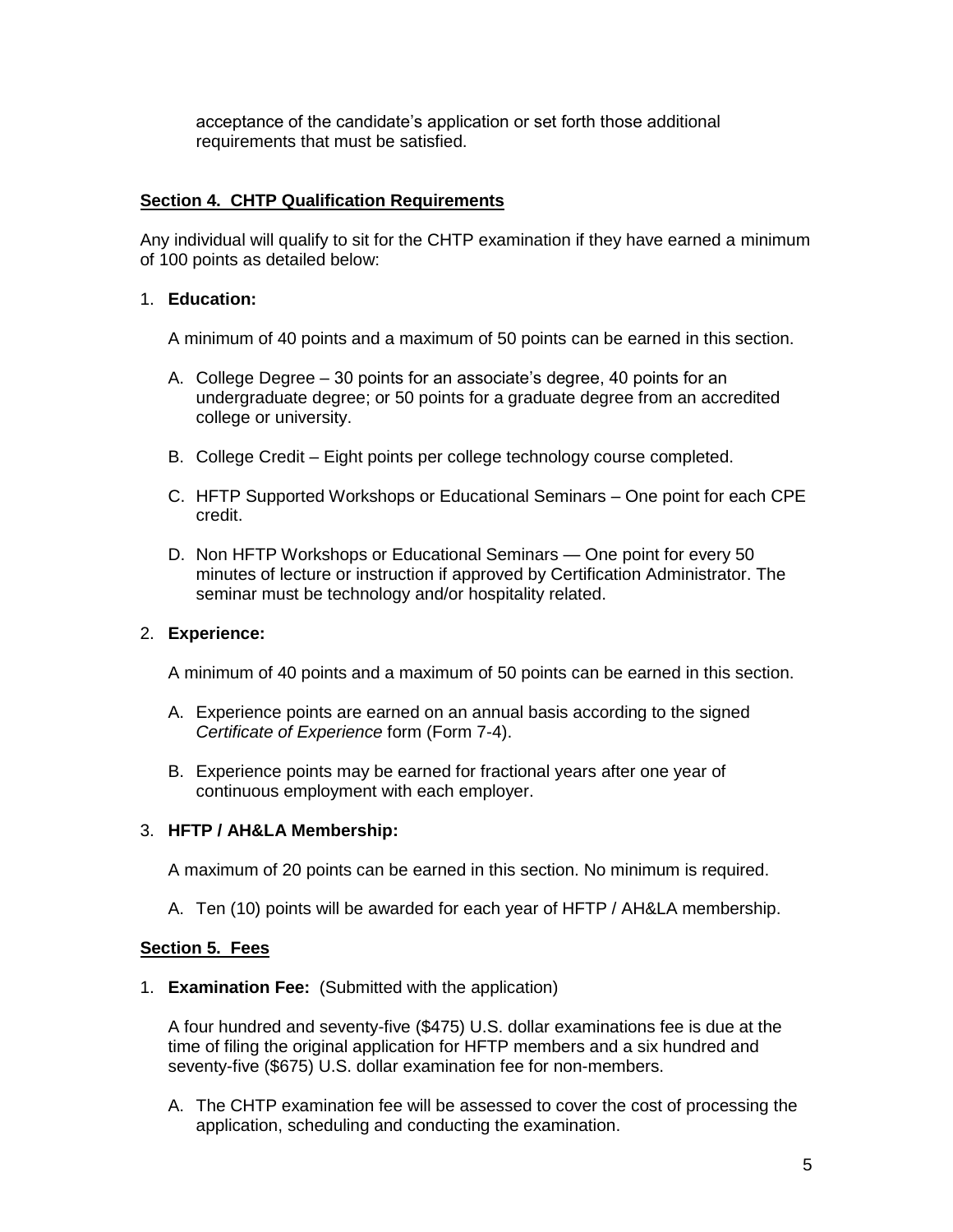- B. A CHTP re-examination fee of two hundred (\$200) U.S. dollars for HFTP members and two hundred and fifty (\$250) U.S. dollars for non-members will be assessed for a re-take to an approved and eligible candidate. Re-take examinations are only available based on the conditional credit and application periods noted above. Only one retake is allowed, per application period, per retake eligible candidate.
- C. The amount of the CHTP Examination Application Fee may be changed on the recommendation of the HFTP Certification Administrator and approved by the Executive Committee at any time.
- D. CHTP candidates will be advised of the fee amount when they receive their Notification of CHTP Application Status Form.
- E. Candidates who fail to complete the CHTP exam within a one (1) year initial exam period will forfeit any application examination fees that were submitted prior to their application expiration date.

## **Section 6. Study Guide**

#### 1. **Study Materials:**

A. CHTP Study Guide

Although dated, the [CHTP Study Guide](http://www.hftp.org/career_development/certifications/chtp/study_guide/) is a two-volume guide that includes historical information candidates should know for the theory behind the CHTP exam. Topics include reservations systems, guest systems, revenue management, food and beverage applications, accounting applications, cash management and controls, labor cost controls, e-commerce, hotel technology infrastructure, security systems, and more. Includes sample examination questions. Price: \$159.00 US To order, visit:<http://www.ei-ahla.org/> or call 888- 575-8726 or 407-999-8100. A discounted rate is available to HFTP members only.

- B. Two additional historical reading materials are also suggested to prepare you for the CHTP examination; *The Essential Guide to Internet Business Technology, and How Networks Work Millennium Edition*. These [books](http://www.hftp.org/career_development/certifications/chtp/study_guide/) can be seen at the HFTP web site.
- C. An additional hospitality technology readings list for the CHTP examination (in electronic format) is located on the HFTP Web Site at: [http://www.hftp.org/education\\_resources/hospitality\\_technology\\_readings/](http://www.hftp.org/education_resources/hospitality_technology_readings/)
- D. An additional hospitality technology definitions page is also located on the HFTP Web Site at:<http://www.hospitalitytechnologydefinitions.org/>

**NOTICE: Not all examination questions are necessarily based on the contents of the study materials. Your experience in the industry and education may be the basis for some questions.**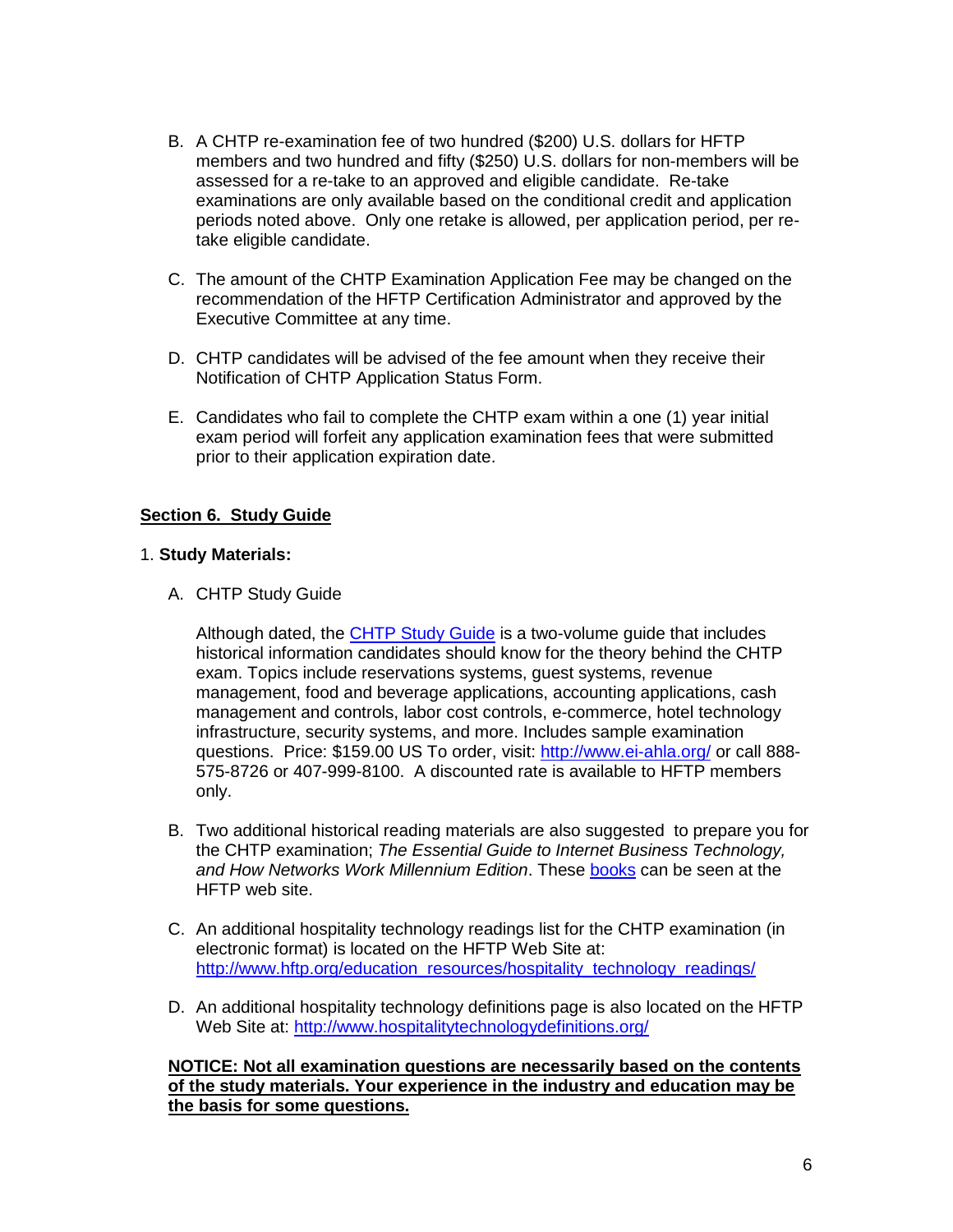# **Section 7. Forms**

All necessary forms are available in Adobe .pdf format. To view and print the CHTP Application Forms form in .pdf format, you must have the corresponding Adobe Acrobat Reader software. Click on the icon below to download a free copy of this application. Once you've installed the Adobe Acrobat Reader, click on the following links to view and print the forms:

[Adobe Reader](http://get.adobe.com/reader/)

[CHTP Application Forms](http://www.hftp.org/i/downloads/CHTP_Application.pdf)

# **Section 8. CHTP Maintenance**

All CHTP designees, in order to maintain their designation, will be required to demonstrate their continuing interest and proficiency by completing the following requirements *within each* two-year maintenance period. A total of 60 maintenance points are required to be earned every 24 months.

## 1. **Continued Education:**

Earn a minimum of 50 CPE points as detailed below.

**Effective (for maintenance periods beginning) January 1, 2008 and thereafter:**  Fifteen (15) of these CPE hours must be specifically related to Hospitality Technology.

**Effective for the maintenance periods beginning January 1, 2014 and thereafter:** Four (4) hours must be related to ethics.

- A. HFTP Supported Workshops or Educational Seminars One point for each CPE credit earned.
- B. Non HFTP Workshops or Educational Seminars One point for each 50 minutes of lecture or instruction if approved by Certification Administrator. The seminar must be technology and/or hospitality related.
- C. Ten (10) points may be earned for a published article in any professional journal, i.e. *The Bottomline, Hospitality Upgrade, Lodging, Hotel Business, Nations Restaurant News, CKC Report, etc.*
- D. Ethics classes may come from HFTP, or, designees may substitute sessions from their AICPA (CPA), IMA (CMA), and IIA (CIA) related sessions (or other educational providers as approved by the certification administrator).

# 2. **HFTP / AH&LA Membership:**

**Effective for maintenance periods beginning January 1, 2011**: **HFTP Membership.** No minimum required. Maximum 10 points. Earn 5 points per year for continued, active membership in HFTP or AH&LA.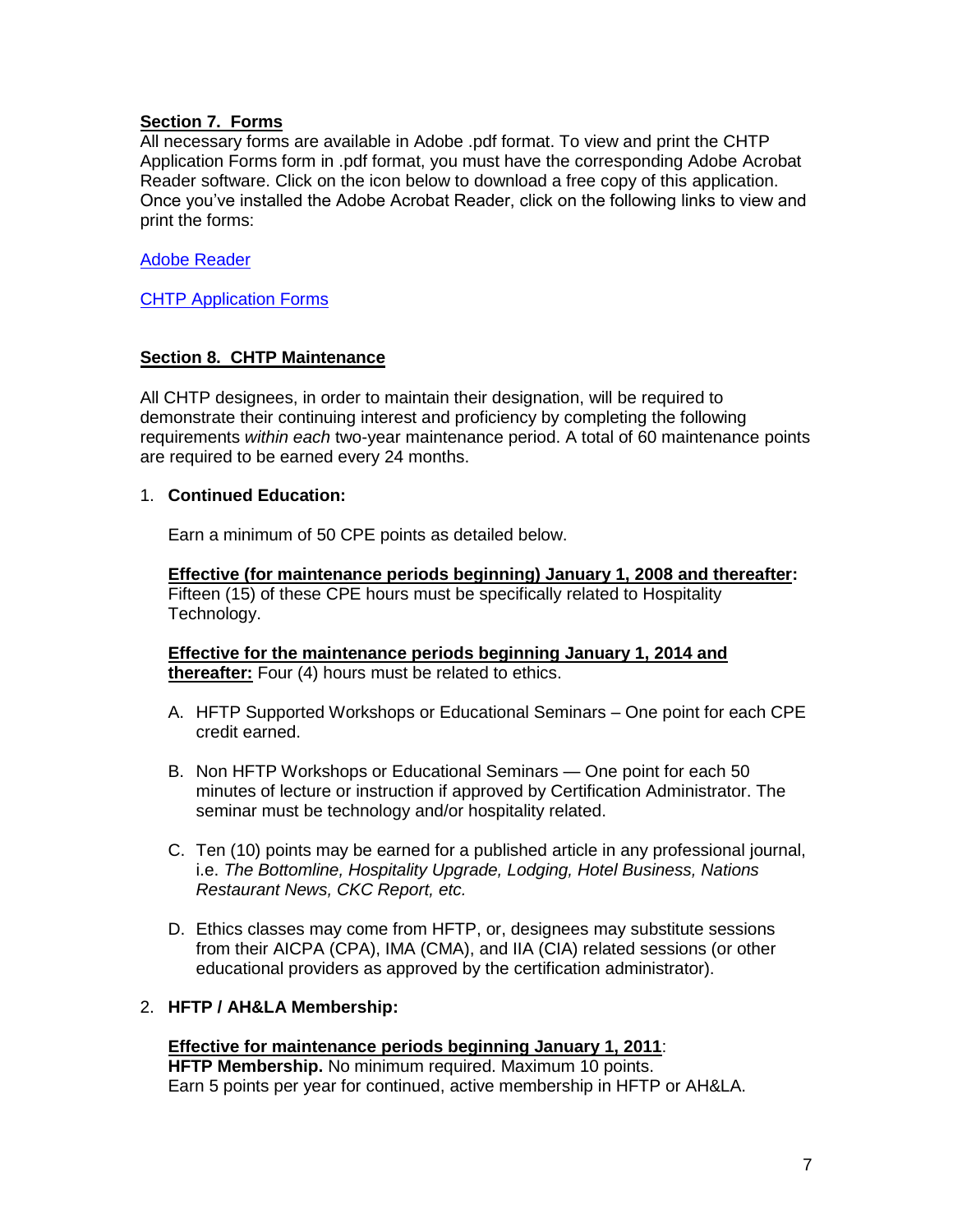## 3. **Maintenance Period:**

The initial two-year maintenance period will commence on January 1 of the year following the designation as CHTP and will continue in two (2) year increments ending on December 31 thereafter.

#### 4. **Maintenance Report:**

The CHTP Maintenance Report form must be submitted to the Certification Administrator no later than January 31 of the year following each 24 month maintenance period. Forms will be mailed by the Certification Administrator five (5) months before they are due.

#### 5. **Maintenance Fee:**

- A. A CHTP Maintenance Fee will be assessed to each designee as determined by HFTP Executive Committee to cover the ongoing administrative fees of the CHTP Certification Program.
- B. The CHTP Maintenance Fee is one hundred fifty (\$150) U.S. dollars per education cycle for HFTP members and three hundred (\$300) U.S. dollars per education cycle for nonmembers. Upon attaining the CHTP designation, the CHTP Maintenance fee will be invoiced approximately six (6) months prior to the educational reporting cycle deadline.
- C. The amount of the annual CHTP Maintenance Fee may be changed on the recommendation of the HFTP Certification Administrator and approved by the Executive Committee.

## 6. **Failing to File Maintenance:**

If an individual fails to file properly completed maintenance reports for an entire two year maintenance cycle by April 30th they will be expelled from the HFTP CHTP certification program and will not be allowed to use the designations. If an individual wishes to become certified once again they must follow all rules and regulations in effect for new applicants. That includes paying all fees and passing the exam again.

#### 7. **Reactivation:**

If a former designee wishes to reactivate a CHTP designation, they must submit all evidence of the CPE requirements and fees during the time of lapse or he/she must retake and pass the exam without application.

#### 8. **CHTP Statuses:**

A. **Retired Status:** A CHTP designee with at least seven (7) consecutive years of active designation, and who meets the requirements of "Retired Status", per Section 11: Retired Members as stated in the HFTP By-laws may transfer to retired status. In a retired status a designee may not solicit or perform any paid employment or consulting services related to the CHTP and shall use the designation, CHTP-Retired. A designee will retain full membership benefits